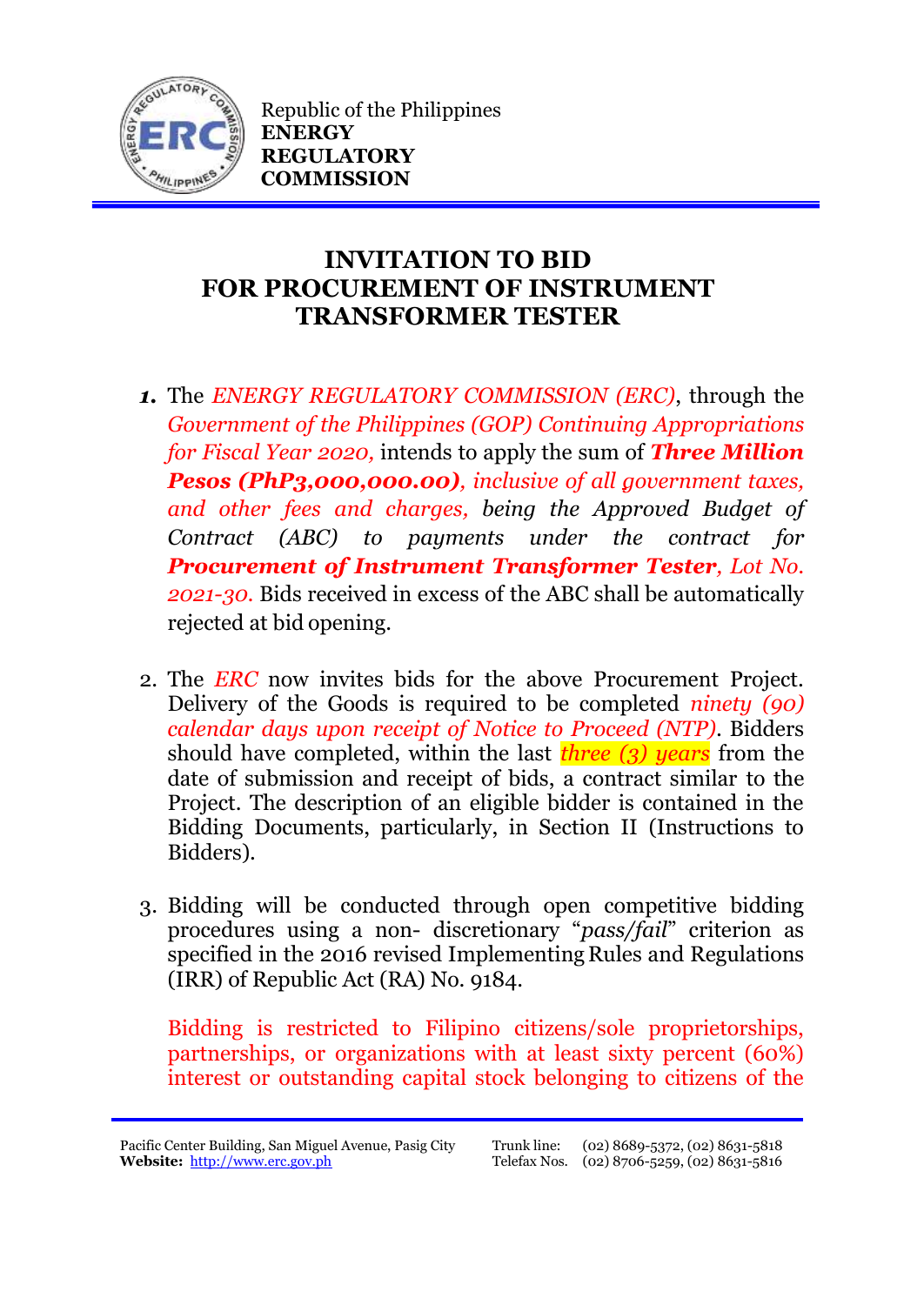<u>.</u>

Philippines, and to citizens or organizations of a country the laws or regulations of which grant similar rights or privileges to Filipino citizens, pursuant to RA No. 5183.

- 4. Prospective Bidders may obtain further information from *ERC BAC Secretariat* and inspect the Bidding Documents at the address given below during *Monday to Friday, 9:00 A.M. to 4:00 P.M*.
- 5. A complete set of Bidding Documents may be acquired by interested Bidders on *08 May 2021* from the given address and website(s) below *and upon payment of the applicable fee for the Bidding Documents, pursuant to the latest Guidelines issued by the GPPB, in the amount of Five Thousand Pesos (PhP5,000.00)*. The Procuring Entity shall allow the bidder to present its proof of payment for the fees *in person.*
- 6. The *ERC BAC* will hold a Pre-Bid Conference<sup>1</sup> , which shall be open to prospective bidders, on *21 May 2021, 03:00 P.M. through videoconferencing via MS Teams, which can be accessed through:*

https://teams.microsoft.com/l/meetupjoin/19%3Ameeting\_NWNiOThiZWYtN2Y5Ni00YTQwLTlhYjAtNzU0OTNk ZTA0OGE5%40thread.v2/0?context=%7B%22Tid%22%3A%222b5d1d5dc09b-446e-985f-902758f249fb%22%2C%22Oid%22%3A%2287b9f368 a936-4703-9ddb-73df5e7a7c8a%22%7D

- 7. Bids must be duly received by the BAC Secretariat through manual submission at the office address indicated below on or before *04 June 2021, 12:00 P.M.* Late bids shall not be accepted. Bidders are requested to submit one (1) original and one (1) copy of their bids. Bidders are likewise requested to bring the originals of the documents submitted and present the same for comparison during the bid opening.
- 8. All Bids must be accompanied by a bid security in any of the acceptable forms and in the amount stated in **ITB** Clause 14.

 $1$  May be deleted in case the ABC is less than One Million Pesos (PhP1,000,000) where the Procuring Entity may not hold a Pre-Bid Conference.